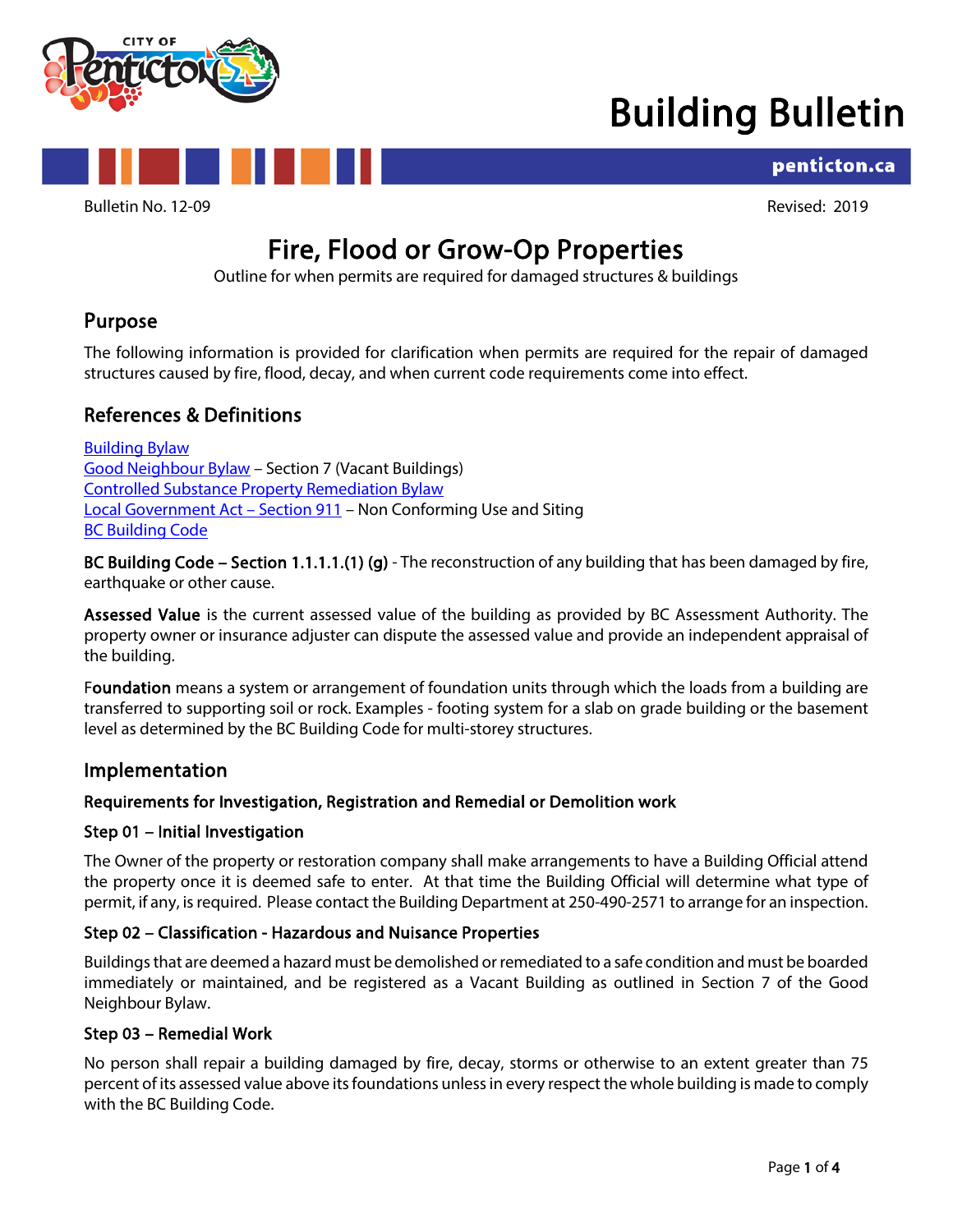## Permit Requirements

Applications for permits can be obtained from City Hall or through our website a[t Applications & Forms.](https://www.penticton.ca/EN/main/departments/building/applications-and-forms.html) Please review the following for specific permit requirements based on the severity of the damage to the building or structure.

#### Fire Damage of Less than 75% of the Assessed Value of the Building

#### Minimal Damage

The successful contractor's scope of work and estimate for repairs is submitted for review. Structural repairs such as roof trusses will be required to be confirmed by a Structural Engineer.

#### Moderate Damage

#### If the estimate for the repairs is 50% or more of the assessed value:

- The insurance adjuster /owner shall provide a scope of work and estimates from at least two contractors with experience in fire damage repair.
- The building must meet the requirements of the City of Penticton's Zoning Bylaw for use after it is repaired, i.e. this may require the removal of an illegal suite or upgrading of the suite and placement of a notice on the property title to indicate a bylaw infraction.
- Structural repairs will require drawings which will be confirmed by a Structural Engineer.

In most cases a Building permit for both scenarios can be issued using the contractor's scope of work.

#### If the lowest estimate is more than 75% of the assessed value of the building:

- A demolition permit is required for demolition of the building or part of. If a portion of the original structure (i.e. foundation) is to be retained it must be verified by a structural engineer.
- A building permit is required for construction of a new building, and construction must meet all current Bylaws and Building Codes.
- Plans and specifications are required.
- Servicing upgrades including on-site waste water systems may be required. See below.
- HPO registration is required for residential buildings. See below.

It is possible that the fire damage is less than 75% of the appraised value of the building, and the owner wishes to upgrade and enhance the building with the fire damage repair. In this case the building permit is issued for all of the work, but complete building code upgrade is not required.

The scope of work and lowest estimate must clearly show that the repair of fire damage can be carried out for less than 75% of the assessed value of the building.

## Servicing Upgrades & Damage to Existing Services

Please note that servicing improvements maybe required if work is deemed "new" construction or if an existing service is damaged and requires replacement. Private On-Site waste water systems may require a separate review by a qualified waste water practitioner.

Fires and illegal drug activities can have a significant impact on the functioning of Private On-Site waste water systems. A review by a qualified waste water practitioner will be required to assess the damage to the system and any environmental impact to the surrounding area.

Please refer to the **ASTTBC** – [Onsite Wastewater Registration Program](http://owrp.asttbc.org/p/index.php) for further information.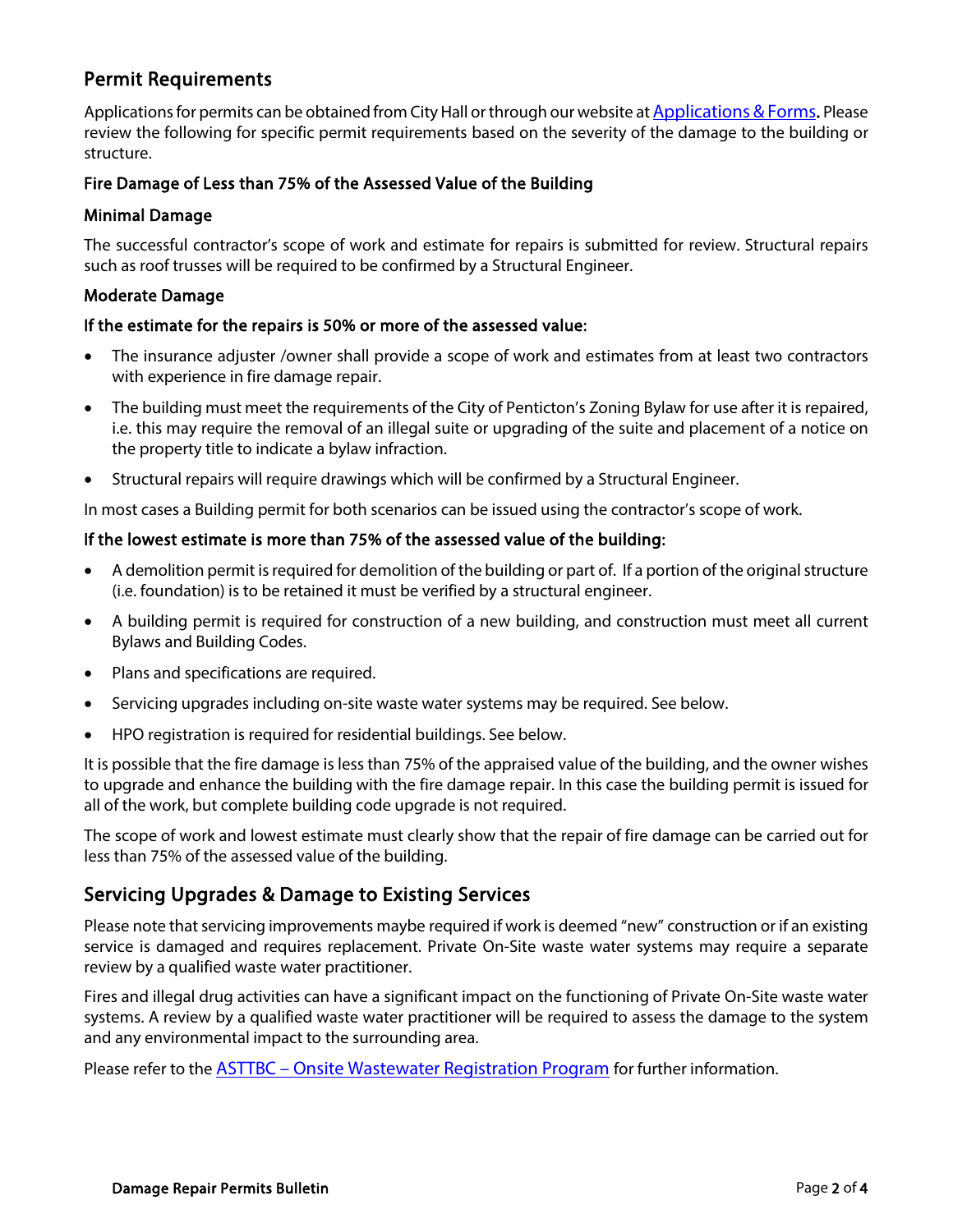#### Licensing and Consumer Services (Formerly HP0) – BC Housing Regulations

Under the Homeowner Protection Act (Act) a new home is defined as "a building, or portion of a building, that is newly constructed or being constructed and is intended for residential occupancy, and includes…a home that is or is being substantially reconstructed."

For more information se[e https://www.bchousing.org/licensing-consumer-services/publications](https://www.bchousing.org/licensing-consumer-services/publications)

Please refer to the inquiry information requirements prior to contacting Licensing and Consumer Services.

## Electrical and Gas Permits – Technical Safety BC

Electrical and Gas permits are regulated by the Technical Safety BC and should be contacted to ensure their requirements are met and works are performed by qualified trades people. Please contact the [Technical Safety](https://www.technicalsafetybc.ca/)  [BC](https://www.technicalsafetybc.ca/) or call 1-866-566-7233.

## Worker Safety - WorkSafe BC

Owner/Agent/Contractor – responsible to ensure that the contractor(s) are aware of the Worker's Compensation Board's Occupational Health and Safety Regulations pertaining to Hazardous Materials (Asbestos) that may be present at the demolition site. (See WorkSafe BC Bulletin on Asbestos hazards in demolition, renovation, salvage).

Click [here](https://www.worksafebc.com/en/law-policy/occupational-health-safety/searchable-ohs-regulation/ohs-regulation/part-20-construction-excavation-and-demolition) for a link to Part 20 of the OHS Regulation.

## Site Safety – BC Building Code

Under Part 8 of the BC Building Code, precautions are to be taken to ensure the protection of adjacent properties and the general public. Please review Part 8 as it pertains to demolition works. Examples for site safety are:

Under the Homeowner Protection Act (Act) a new home is defined as "a building, or portion of a building, that is newly constructed or being constructed and is intended for residential occupancy, and includes…a home that is or is being substantially reconstructed."

For more information se[e https://www.bchousing.org/licensing-consumer-services/publications](https://www.bchousing.org/licensing-consumer-services/publications)

Please refer to the inquiry information requirements prior to contacting Licensing and Consumer Services.

## Electrical and Gas Permits – Technical Safety BC

Electrical and Gas permits are regulated by the Technical Safety BC and should be contacted to ensure their requirements are met and works are performed by qualified trades people. Please contact the Technical Safety [BC](https://www.technicalsafetybc.ca/) or call 1-866-566-7233.

### Worker Safety - WorkSafe BC

Owner/Agent/Contractor – responsible to ensure that the contractor(s) are aware of the Worker's Compensation Board's Occupational Health and Safety Regulations pertaining to Hazardous Materials (Asbestos) that may be present at the demolition site. (See WorkSafe BC Bulletin on Asbestos hazards in demolition, renovation, salvage).

Click [here](https://www.worksafebc.com/en/law-policy/occupational-health-safety/searchable-ohs-regulation/ohs-regulation/part-20-construction-excavation-and-demolition) for a link to Part 20 of the OHS Regulation.

## Site Safety – BC Building Code

Under Part 8 of the BC Building Code precautions are to be taken to ensure the protection of adjacent properties and the general public. Please review Part 8 as it pertains to demolition works. Examples for site safety are:

8.2.1.3. Fencing, Boarding or Barricades